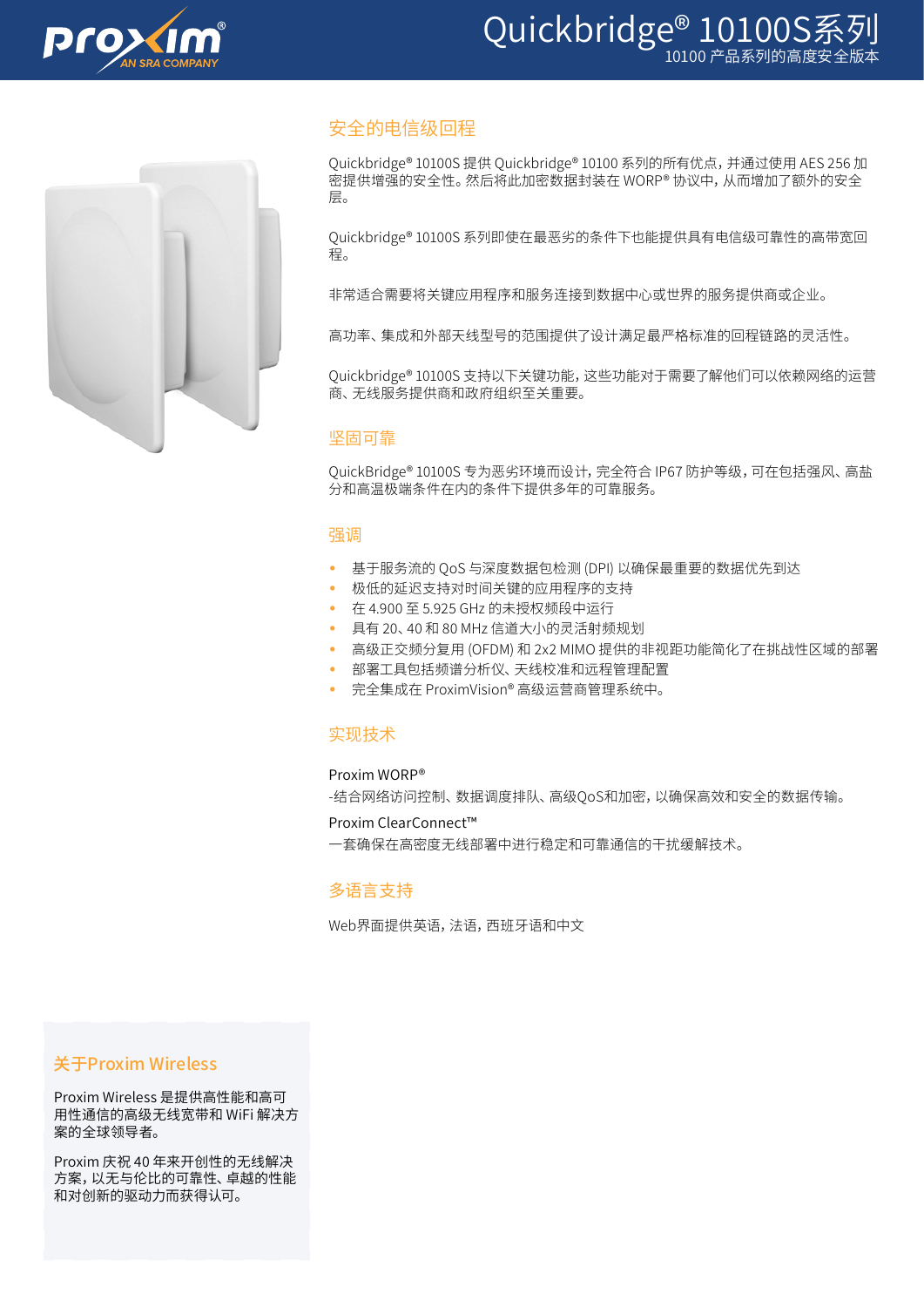规格

| <b>PRODUCT MODELS</b>                                                                                                                  |                                                                                                                                                                                                                                                                                            |                                           |                                                                                                  | <b>PART NUMBERS</b> |  |  |
|----------------------------------------------------------------------------------------------------------------------------------------|--------------------------------------------------------------------------------------------------------------------------------------------------------------------------------------------------------------------------------------------------------------------------------------------|-------------------------------------------|--------------------------------------------------------------------------------------------------|---------------------|--|--|
| QB-10100S-LNK<br>QB-10150S-LNK                                                                                                         | Tsunami® QB 10100 Link, AES 256, 867 Mbps, MIMO 2x2, Type-N Connectors<br>902-00855 QB-10100S-LNK-US<br>902-00950 QB-10100S-LNK-WD<br>902-00857 QB-10150S-LNK-US                                                                                                                           |                                           |                                                                                                  |                     |  |  |
|                                                                                                                                        | Tsunami® QB 10150 Link, AES 256, 867 Mbps, MIMO 2x2, 22 dBi panel antenna<br>902-00952 QB-10150S-LNK-WD                                                                                                                                                                                    |                                           |                                                                                                  |                     |  |  |
| <b>INTERFACES</b>                                                                                                                      |                                                                                                                                                                                                                                                                                            |                                           |                                                                                                  |                     |  |  |
| <b>WIRED ETHERNET</b><br>WIRELESS PROTOCOL                                                                                             | Two auto MDI-X RJ45 10/100/1000Mbps Ethernet (Port #1 with PoE in & Data, Port #2 with PoE out & Data)<br>WORP® (Wireless Outdoor Router Protocol)                                                                                                                                         |                                           |                                                                                                  |                     |  |  |
| <b>RADIO &amp; TX SPECS</b>                                                                                                            |                                                                                                                                                                                                                                                                                            |                                           |                                                                                                  |                     |  |  |
| <b>MIMO</b><br><b>MODULATION</b><br><b>FREQUENCY</b><br><b>CHANNEL SIZE</b><br>DATA RATE<br><b>TX POWER</b><br><b>TX POWER CONTROL</b> | 2x2:2<br>OFDM with BPSK, QPSK, QAM16, QAM64, QAM256<br>4.900 - 5.925 GHz (Subject to Country Regulations)<br>80 MHz, 40 MHz and 20 MHz<br>MCS 0 to 9 with Dynamic Data Rate Selection<br>Up to 28 dBm (dual chain)<br>0 - 27 dB, in 1 dB steps. Automatic TPC with configurable EIRP limit |                                           |                                                                                                  |                     |  |  |
|                                                                                                                                        | <b>80 MHz</b>                                                                                                                                                                                                                                                                              |                                           | 40 MHz                                                                                           | 20 MHz              |  |  |
| TX POWER (dual RF)                                                                                                                     | <b>MCSO: 28</b>                                                                                                                                                                                                                                                                            | <b>MCS0:28</b>                            |                                                                                                  | MCS0: 29            |  |  |
|                                                                                                                                        | MCS9: 21                                                                                                                                                                                                                                                                                   | MCS9: 22                                  |                                                                                                  | MCS8: 25            |  |  |
| RX SENSITIVITY (Per=10%)                                                                                                               | MCS0: -89                                                                                                                                                                                                                                                                                  | MCS0: -93                                 |                                                                                                  | MCS0: -94           |  |  |
|                                                                                                                                        | MCS9: -68                                                                                                                                                                                                                                                                                  | MCS9: -71                                 |                                                                                                  | MCS8: -74           |  |  |
| THROUGHPUT (RFC 2544)                                                                                                                  | Up to 672 Mbps                                                                                                                                                                                                                                                                             | Up to 324 Mbps                            |                                                                                                  | Up to 137 Mbps      |  |  |
| <b>OTHER</b>                                                                                                                           | Dynamic Channel Selection (DCS) based on interference detection, Dynamic Frequency Selection (DFS) based on radar signature<br>Automatic Transmit Power Control (ATPC) with EIRP limit support                                                                                             |                                           |                                                                                                  |                     |  |  |
| <b>ANTENNA</b>                                                                                                                         |                                                                                                                                                                                                                                                                                            |                                           |                                                                                                  |                     |  |  |
| QB-10100S-EPA<br>QB-10150S-EPR                                                                                                         | Two N-type Connectors with built-in Surge Protection<br>Integrated 2x2 MIMO 22dBi Dual Polarized 1 foot Panel Antenna                                                                                                                                                                      |                                           |                                                                                                  |                     |  |  |
| <b>MANAGEMENT</b>                                                                                                                      |                                                                                                                                                                                                                                                                                            |                                           |                                                                                                  |                     |  |  |
| <b>REMOTE</b><br><b>SNMP</b><br><b>OTHER</b><br>Multi-Language Support                                                                 | Telnet and SSH, Web GUI and SSL/TLS, TFTP, SNMPv3<br>SNMP v1-v2c-v3, RFC-1213, RFC-1215, RFC-2790, RFC-2571, RFC-3412, RFC-3414, Private MIB<br>Syslog, sFlow™ agent, SNTP and local time, Spectrum analyzer<br>Web Interface available in English, French, Spanish and Chinese            |                                           |                                                                                                  |                     |  |  |
| <b>SYNCHRONIZATION</b>                                                                                                                 |                                                                                                                                                                                                                                                                                            |                                           |                                                                                                  |                     |  |  |
|                                                                                                                                        | Pass-trough SyncE and Precision Time Protocol (IEEE 1588v2) Ethernet Synchronization                                                                                                                                                                                                       |                                           |                                                                                                  |                     |  |  |
| <b>SECURITY</b>                                                                                                                        |                                                                                                                                                                                                                                                                                            |                                           |                                                                                                  |                     |  |  |
| <b>ENCRYPTION</b><br>AUTHENTICATION                                                                                                    | AFS 128 and AFS 256<br>Internal MAC Address Control List, Radius based Authentication (with VLAN and QoS provisioning)                                                                                                                                                                     |                                           |                                                                                                  |                     |  |  |
| QoS                                                                                                                                    |                                                                                                                                                                                                                                                                                            |                                           |                                                                                                  |                     |  |  |
| Asymmetric Bandwidth Control<br>Packet Classification<br>Capabilities<br>Scheduling                                                    | Asymmetric UL/DL committed and maximum information rate per service flow<br>802.1p priority, IPTOS, VLAN ID, IP addresses, ports, Ethernet addresses, IP protocol, and EtherType<br>Best Effort, Real Time Polling Services                                                                |                                           |                                                                                                  |                     |  |  |
| <b>NETWORK</b>                                                                                                                         |                                                                                                                                                                                                                                                                                            |                                           |                                                                                                  |                     |  |  |
| <b>MODES</b><br><b>IP STACK</b><br><b>GATEWAY FEATURES</b><br>VLAN                                                                     | Bridging (support LACP through external switches), Routing (RIP v2 and IP tunneling)<br>IPv4 and IPv6 simultaneously<br>DHCP Server & relay, NAT with Std ALGs, PPPoE end point with Proxy DNS<br>802.1Q: Management VLAN. Transparent, Access, Trunk and Mixed mode. QinQ double tagging  |                                           |                                                                                                  |                     |  |  |
| <b>POWER</b>                                                                                                                           | <b>INPUT</b><br><b>OUTPUT</b>                                                                                                                                                                                                                                                              |                                           |                                                                                                  |                     |  |  |
|                                                                                                                                        | 36 to 57 VDC via Ethernet port1 (Power over Ethernet)<br>12 VDC via Access port<br>Power should not be provided simultaneously on both ports.                                                                                                                                              |                                           | 48 to 57 VDC - 25 Watt on Ethernet port2<br>(PoE - software controlled)<br>12 VDC on Access port |                     |  |  |
| <b>POWER CONSUMPTION</b>                                                                                                               |                                                                                                                                                                                                                                                                                            |                                           |                                                                                                  |                     |  |  |
|                                                                                                                                        | 14 Watt typical, 17.5 Watt maximum                                                                                                                                                                                                                                                         |                                           |                                                                                                  |                     |  |  |
| <b>ENVIRONMENTAL SPECS</b>                                                                                                             | <b>OPERATING TEMPERATURE</b>                                                                                                                                                                                                                                                               | <b>STORAGE TEMPERATURE</b>                | <b>HUMIDITY - IP RATING</b>                                                                      | <b>WIND LOADING</b> |  |  |
|                                                                                                                                        | -40 $\degree$ to 60 $\degree$ C<br>(-40° to 140° Fahrenheit)                                                                                                                                                                                                                               | -50° to 70°C<br>(-58° to 158° Fahrenheit) | 100% relative humidity - IP67                                                                    | 200 km/h (125 mph)  |  |  |